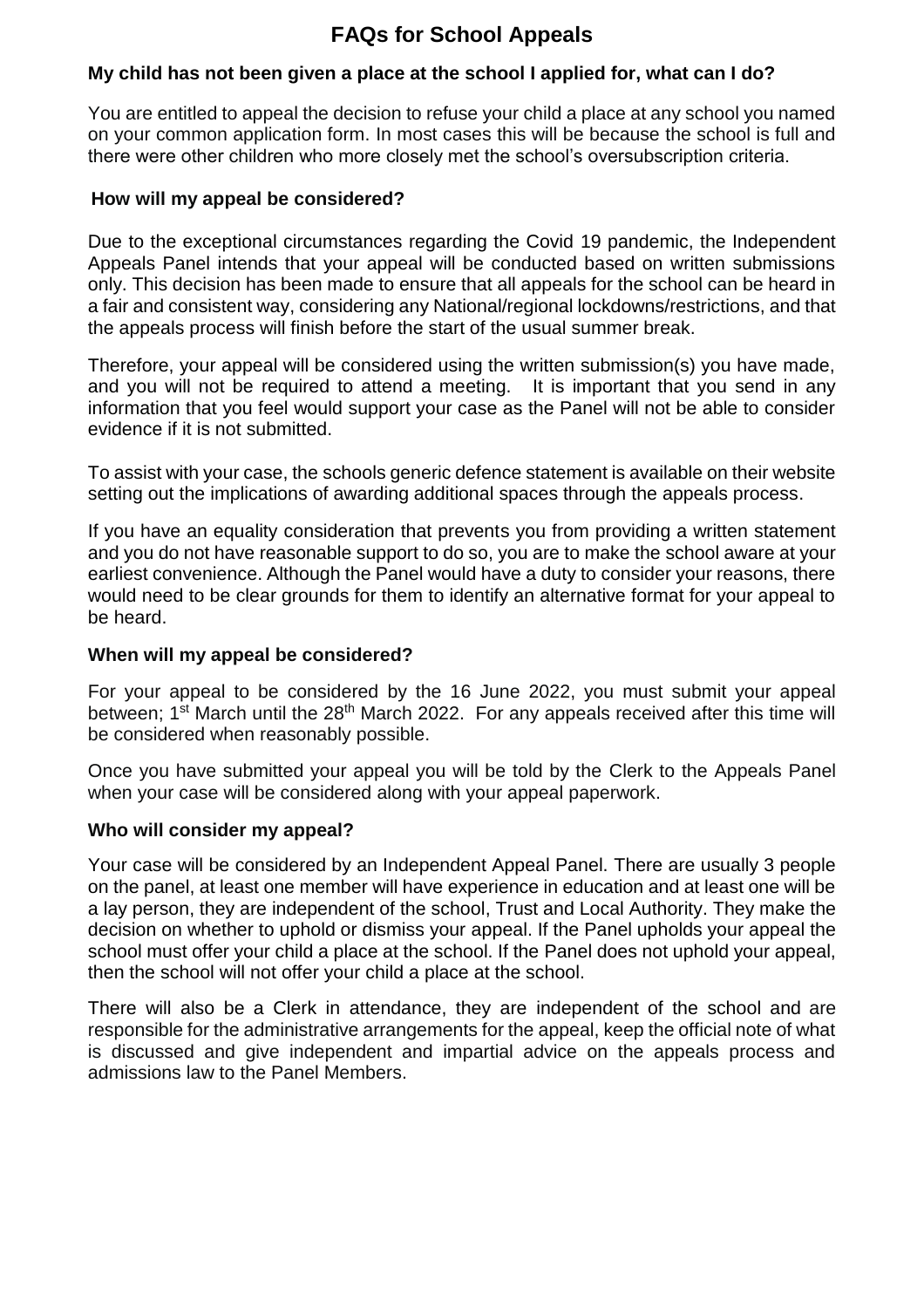### **How do I make an appeal?**

Your appeal must be made in writing/email and the form and address details are available on the school's website.

### **What else should I do before I make an appeal?**

You should also consider accepting any offer of a school place you receive to ensure that your child has a place should your appeal not be successful. Accepting another offer has no bearing on your appeal and the appeals process and does not limit other options available to you.

### **How do schools allocate places?**

When a school receives more applications from parents than it has places available, not every child can be successful in securing a school place.

The school will use its admissions criteria, also known as oversubscription criteria, to decide which children to allocate places to, this sets out the order in which they will allocate places. Before you make an appeal, it will be helpful for you to understand how the school allocated their places, so you can understand why your child did not get a place. You can do this by looking at the school's generic defence on the school's website.

### **What information does this school give to the Panel?**

Here are some key questions and answers that the Panel would normally ask the school in relation to the school case. This information is given to the Panel. For further information please refer to the school's generic defence statement.

- How many appeals have been successful in previous years and did this result in the school having to exceed its Published Admissions Number? Last year 5 out of 25 appeals were successful. The previous year we increased our PAN by 30 at KCC request, so had no appeals.
- How do the school organise the classes? Class sizes are on average around 30. The physical size of our classrooms is average.
- How many additional students can be accommodated in each class without impacting the level of education received? A minimal number of students could be accommodated in certain year groups
- Are there any plans for the school to expand their facilities? Yes, we are always looking at ways to expand the facilities. However, this is dependent on finances becoming available to fund this.
- How do you measure the home/school distance and how do you ensure it is correct?

We use the distance between the child's permanent home address and the school, measured in a straight line using the National Land and Property Gazetteer (NLPG) address point. Distances are measured from a point defined as within the child's home to a point defined as within the school as specified by NLPG. The same address point on the school site is used for everybody. When we apply the distance criterion for the school, these straight-line measurements are used to determine how close each applicant's address is to the school. A child's home is considered to be a residential property that is the child's only or main residence (not an address at which the child may sometimes stay or sleep) and which is either owned by the child's parent, parents or guardian or leased or rented to them under a lease or written rental agreement. Where partners live apart but share responsibility for the child, and the child lives at two different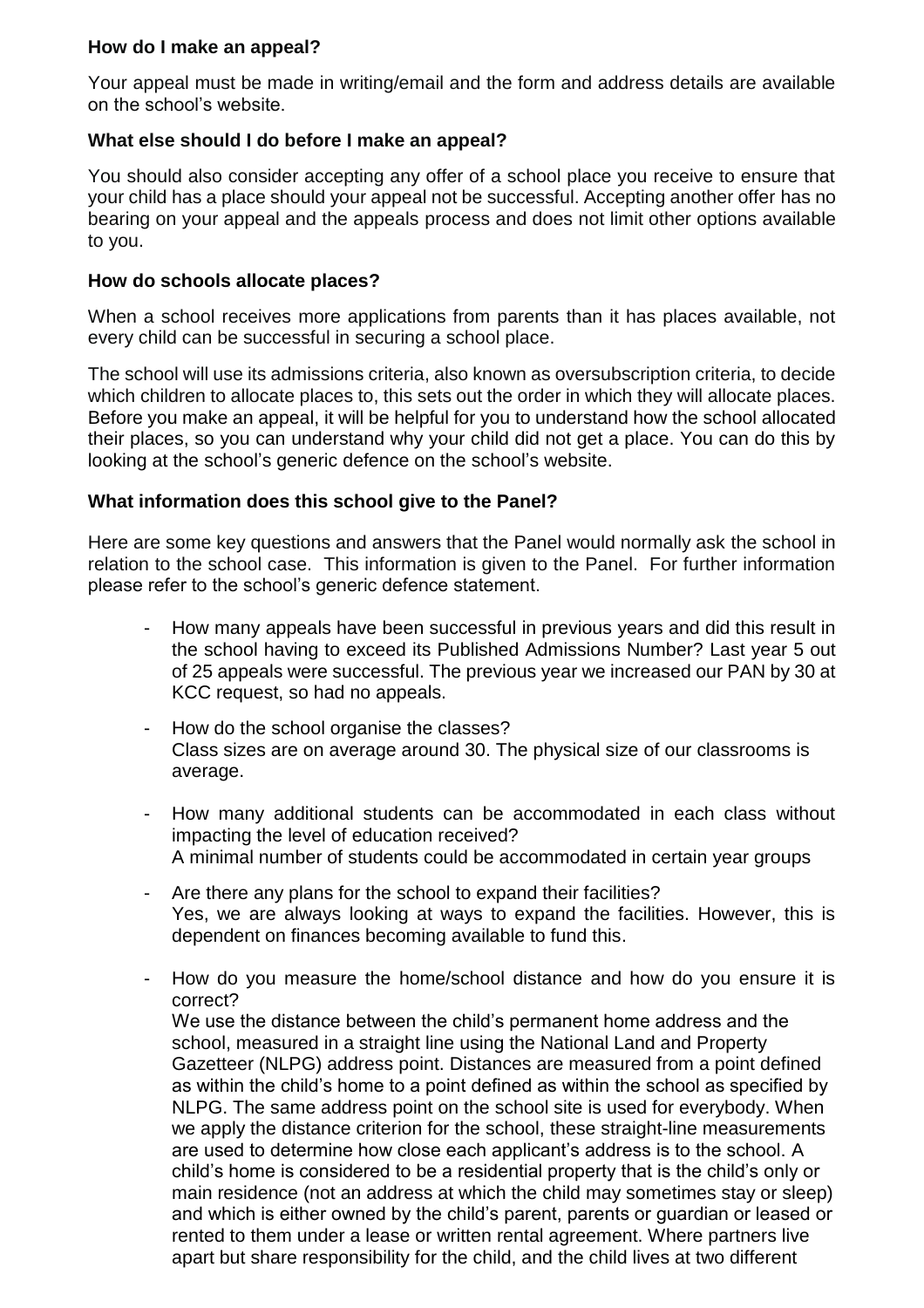addresses during the week, we will regard the home address as the one at which the child sleeps for the majority of weekdays. A block of flats has a single address point reference, so applicants living in the same block will be regarded as living the same distance away from the academy. In the unlikelevent that two or more children live in the same block or have the same distance and in all other ways have equal eligibility for the last available place at the academy, the names will be allocated a number and drawn randomly to decide which child should be given the place. An area map is available at [www.canterbury.kent.sch.uk](http://www.canterbury.kent.sch.uk/)

- If the Panel decided that the school could admit additional pupils, what would be the impact on the school, in particular in relation to Health and Safety issues and what strategies are you able to put in place to ease the problem? Due to the increase in numbers over recent years we have already implemented a one-way system around the school to cope with pupil movement. We have moved to staggered lunchtimes to ensure we can adequately feed and house our students. We have moved to a flexible timetable, offering twilight sessions to our Sixth Form, in order to allow inclusive and consistent access to specialist facilities for all age groups. Without further investment into the school facilities we would be limited in anything further we could do.

# **What information should I give to the Panel?**

It's important that you clearly set out the reasons why your child should have a place at your choice of school. As your appeal will be conducted as a paper-based exercise only and there will be no further opportunity for the Panel to ask you any individual questions in relation to your case.

You can make an appeal because you want your child to attend a particular school over any other, but the stronger your reasons, the better chance you have of your appeal being successful. You should focus on what the school can offer that meets your child's needs. This can include;

- what the school can offer that other schools cannot
- what the impact will be on your child in not attending the school of your choice.

Every school has a Published Admission Number (PAN). The PAN is the maximum number of pupils that they will admit to each year group. You may believe that the school could take additional pupils, if so, you could ask the school to provide you with information to help you make your case.

You can also appeal if you believe that the admission authority did not apply their admission arrangements properly and if they had applied them properly, they would have offered your child a place at the school. You should explain why you believe this is the case and refer to the part of the admission arrangements that you believe has not been applied properly.

You may wish to incorporate answers to some of the following questions that Panel Members would usually ask when relevant. Remember, there will be no further opportunity for the Panel to ask you any individual questions in relation to your case.

- Have you visited the school?
- What did you like about the school?
- When you looked round other schools what was it about **this** school that makes you believe it's the right/only school for your child?
- What can the school you want provide for your child that the offered school cannot?
- How will you get your child to the school allocated?
- What's the journey like to the school allocated?
- Are there any health/equality act issues raised in the case?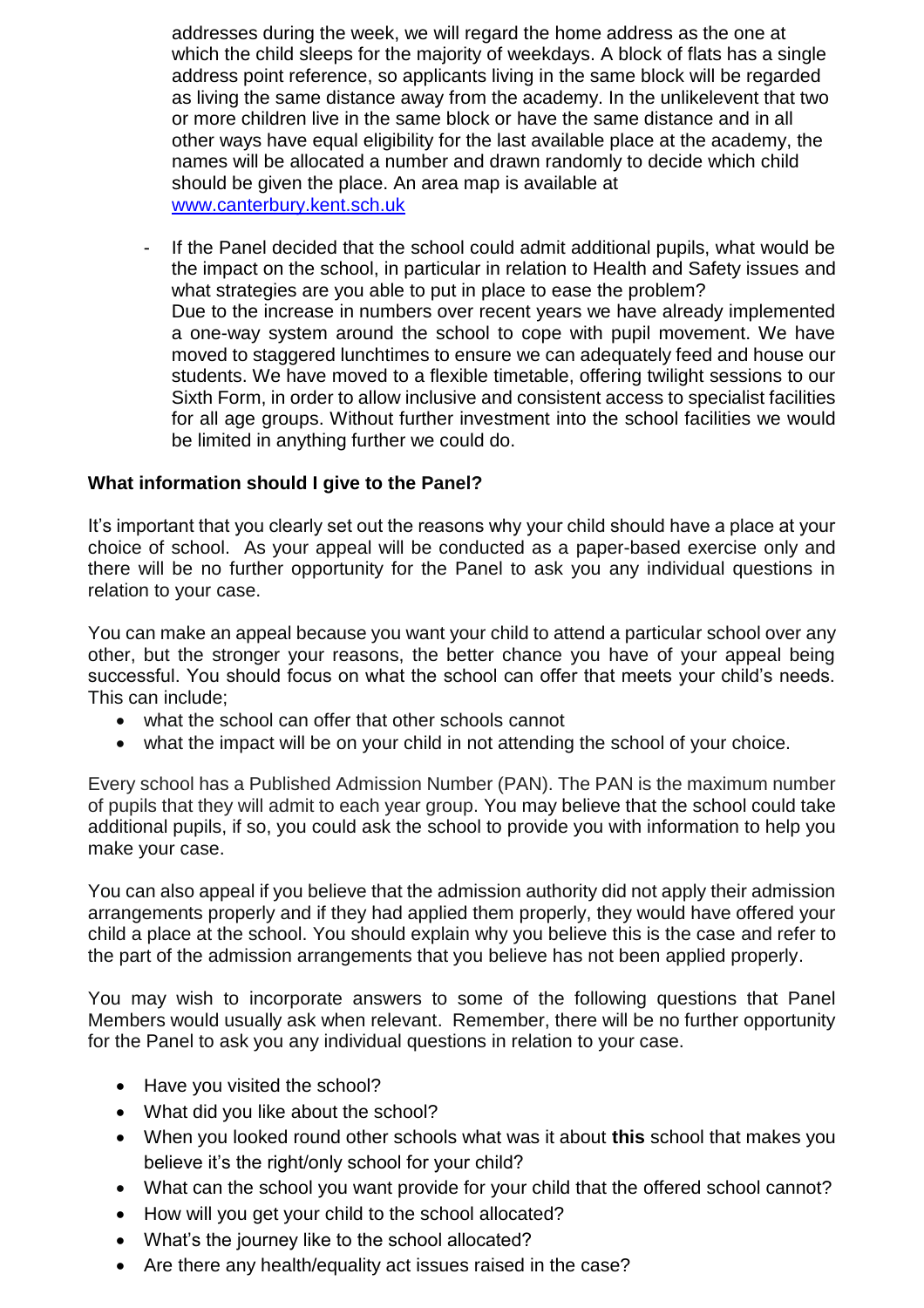- What are the problems you will face if he/she does not get a place at the school?
- What support do you have locally?

# **Is there anything that the Panel will not accept?**

Yes. Examples of school work your child may have undertaken will not be accepted as the Panel will not be able to make a proper judgement about its quality. The members would have nothing to measure it against and would not know the depth of the work submitted. Also, they would not know whether the work had been carried out unaided.

### **Where do I send my appeal?**

You must submit your appeal directly to the school in the first instance either by email or post. Your appeal form **must not** be sent to your Local Authority.

# **Can I submit additional evidence after the deadline submitting my appeal?**

It is suggested that you provide all of your information at the time of appealing, however if you cannot send all the information and supporting evidence you want to at the time you submit your appeal, it's important you send it at your earliest convenience.

You will be supplied with a copy of all of your case papers at least 10 calendar days in advance of the date when the Panel will meet to decide your appeal. At this time, you will be issued with all documents relating to your appeal, including the individual statement as to why a place was not offered to your child. Within the first 5 calendar days of these papers being issued to you, you will have an opportunity to add any further information. After that time no further addition information can be received as the Panel would require sufficient time to consider your case.

All paperwork will be issued to you electronically via Microsoft Teams and further instructions will be issued to you nearer the time.

### **What happens at an appeal hearing**?

Firstly, the Panel must decide if the school's admission arrangements were correctly and impartially applied in the child's case and decides whether "prejudice" would arise were the child to be admitted.

For the second stage the Panel will consider and balance the prejudice to both the school and the appellant, based upon the school's defence statement.

# **Decision Making**

The Panel will then discuss and make a decision to either uphold or dismiss your appeal. They will weigh up your case for wanting your child to attend the school against the school's arguments for not being able to admit another child. The Panel will uphold your appeal if it finds that the negative impact on your child of not attending your preferred school outweighs the case put forward by the school's case as to why it cannot admit any more pupils.

### **When will I be told if my appeal has been successful?**

You will receive notice of the outcome electronically via Microsoft Teams.

The Clerk will normally provide this link to you within 7 calendar days to notify you of the Panel's decision. If the Panel is hearing a large number of appeals, this will be 7 calendar days after the last appeal is considered.

The decision of the Appeal Panel is binding and only the courts, by way of a judicial review, can overturn a decision.